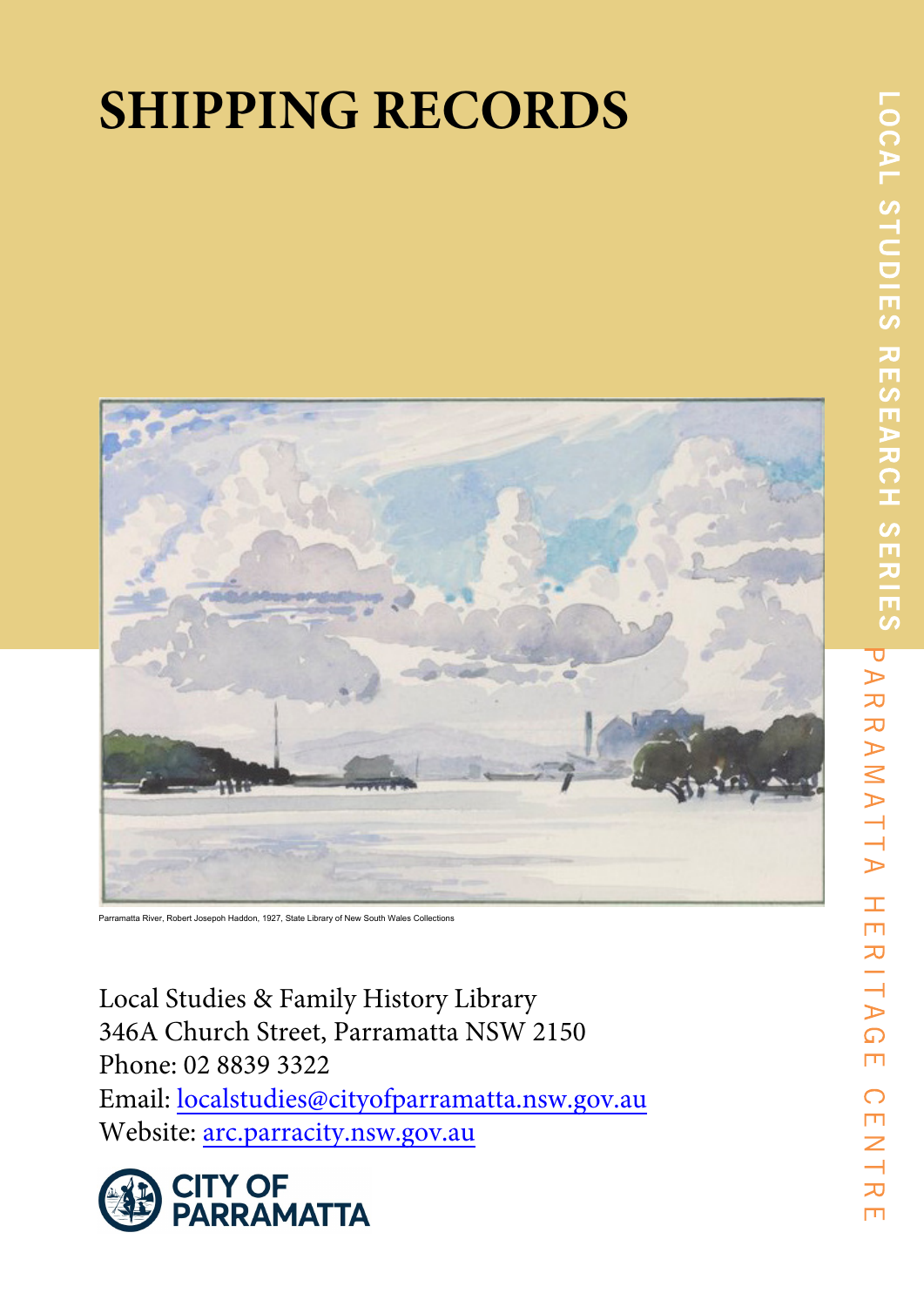

# **GENERAL RECORDS & BOOKS**

The Archives Authority of New South Wales. **Guide to Shipping and free passenger records.** Shelf Location: **LS 929.3944 ARC**

Barnes, Robert An Unlikely Leader: The life and times of Captain John Hunter. Shelf Location: **LS 994.4 HUNT**

Bateson, Charles **The Convict Ships 1787-1868.** Shelf Location: **LS 365.994 BATE & CDROM**

Beaglehole, J.C. **The Life of Captain James Cook.** Shelf Location: **LS 910.942 BEAG**

**Colwell, Max The Voyages of Matthew Flinders.** Shelf Location: **LS 994.02 COLW**

Haines, Robin **Doctors at Sea: Emigrant voyages to colonial Australia.** Shelf Location: **LS 362.10994 HAIN**

Melton, Jim. **Ships' deserters 1852-1900.** Shelf Location: **LS 929.3 MEL**

Loney, Jack **Shipwrecks along the Great Ocean Road.** Shelf Location: **LS 910.452 LONE**

Nicholson, Ian Hawkins. **Gazetteer of Sydney shipping 1788-1840.** Shelf Location: **LS 387.5099441 NIC**

Nicholson, Ian Hawkins. **Log of logs. Vol. 2. & Vol. 3.** Shelf Location: **LS 387.2099 NIC**

Num, Cora. **How to find shipping and immigration records in Australia.** Shelf Location: **LS 929.072 NUM**

Pemberton, P.A. **Pure merinos and others: the "shipping lists" of the Australian Agricultural Company.** Shelf Location: **LS 929.3944 PEM**

Reakes, Janet & Eileen B. Johnson **He must have swum!: Tracing you Ancestor's arrival in Australia.** Shelf Location: **LS 929.394 REAK**

Rienits, Rex and Thea The Voyages of Captain Cook. Shelf Location: **LS 910.45 RIEN**

#### Rees, Sian

**The Ship Thieves: The amazing tale and Unfortunate life of James Porter— Australian convict, pirate and master mariner.**  Shelf Location: **LS 994.402 REES**

**Registers of Discharged Seamen, NSW, Vol. 1: 1859-1869.** Shelf Location: **CDROM**

**Ships from Scotland to Australasia 1820-1860**. Shelf Location: **LS 387.209411 DOBS**

# **THE FIRST FLEET**

Cobley, John **The crimes of the First Fleet convicts.** Shelf Location: **LS 994.020922 GIL**

Collyer, Valerie **In memory of a First Fleeter : the story of the Hughes family of Parramatta.** Shelf Location: **LS 929.20994 COL**

Crittenden, Victor **Naval men of the First Fleet.** Shelf Location: **LS 929.394 CRI**

Donohoe,James Hugh **The First Fleet families.** Shelf Location: **LS 929.3DON**

Easty, John

**Memorandum of the transactions of a voyage from England to Botany Bay, 1787-1793 : a First Fleet journal.** Shelf Location: **LS 994.02 EAS**

Emmett, Peter **Fleeting encounters : pictures & chronicles of the First Fleet.** Shelf Location: **LS 994.02 EMM**

**The Everingham letterbook : letters of a First Fleet convict.** Shelf Location: **LS 994.44 EVE**

Gillen, Mollie **The Founders of Australia: A biographical Dictionary of the First Fleet.** Shelf Location: **LS 994.020922 GIL**

Gillen, Mollie **The search for John Small, first fleeter.** Shelf Location: **LS 929.209944 GIL**

Herbert, Cecil **First fleeter John Herbert : his life and times.** Shelf Location: **LS 994.4020922 HER**

Hill, David **1788, The Brutal Truth of the First Fleet: The biggest single overseas migration the world had ever seen.** Shelf Location: **LS 994.02 HILL**

Holden, Robert **Orphans of history : the forgotten children of the First Fleet.** Shelf Location: **LS 994.402 HOL**

King, Jonathan **The return of the First Fleet.** Shelf Location: **LS 994 KING**

Ross, Valerie **Matthew Everingham : a First Fleeter and his times.** Shelf Location: **LS 994.02092 ROS**

Schaffer, Irene **Burials of first fleeters in Van Diemen's Land, 1807-1860.** Shelf Location: **LS 929.3946 SCHA**

Thomas, James H. **Portsmouth and the First Fleet, 1786- 1787.** Shelf Location: **LS 994.02 POR**

Worgan, George Bouchier **Journal of a first fleet surgeon.** Shelf Location: **LS 994.02 WOR**

# **THE SECOND FLEET**

Flynn, Michael C. **The Second Fleet : Britain's grim convict armada of 1790.** Shelf Location: **LS 994.020922 FLY**

# **THE THIRD FLEET**

**Third Fleet Transport Albemarle: an alphabetical listing of Convicts, Masters, Crew, Naval and Military.** Shelf Location: **LS 994.402 THIR** Ryan, R.J. **The third fleet convicts : an alphabetical listing of names, giving place and date of conviction, length of sentence and ship of transportation.**

Shelf Location: **LS 994.02 RYA**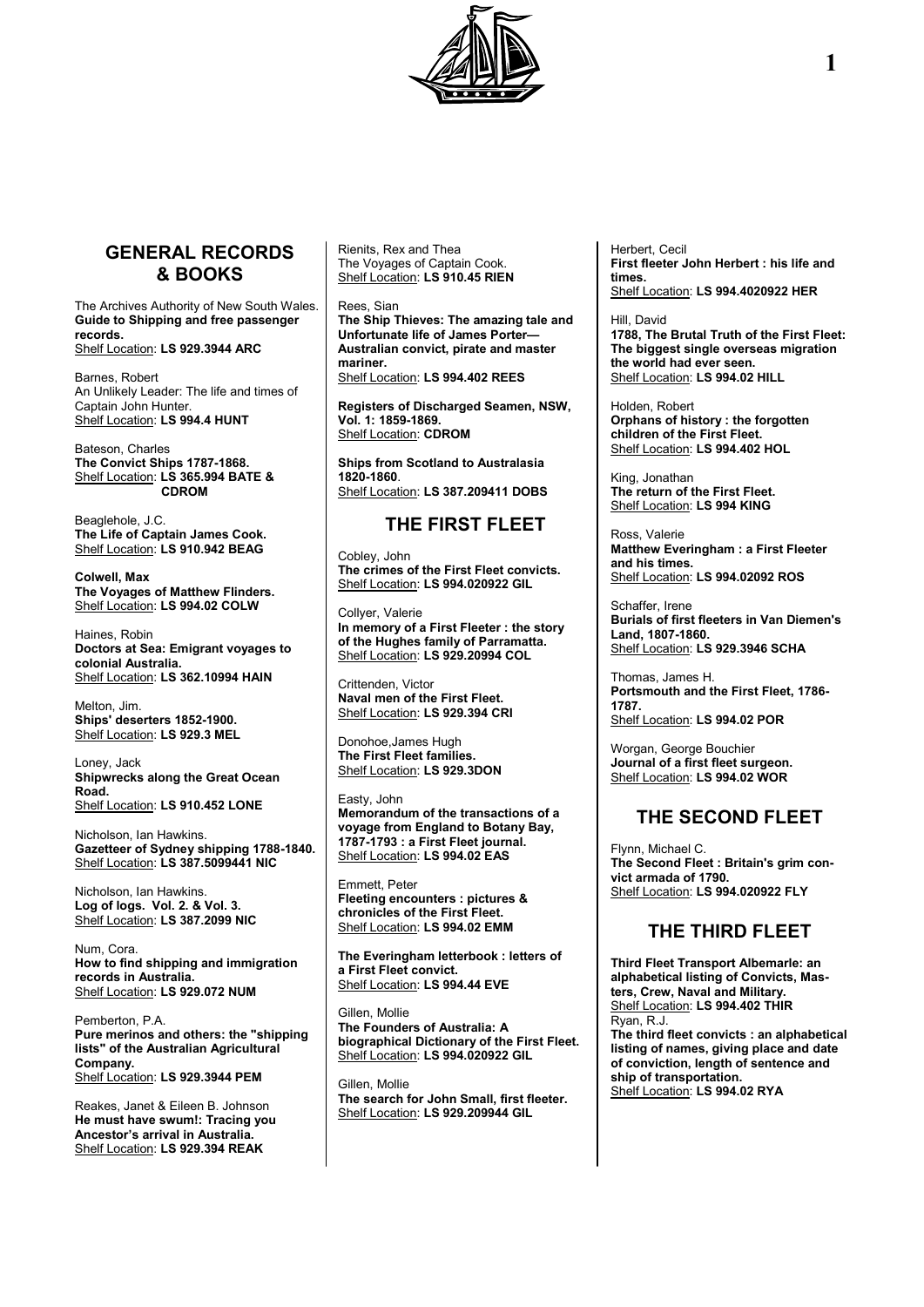# **THE FOURTH FLEET**

Smee, C.J. **Fourth Fleet Families of Australia.** Shelf Location: **LS 929.394 SME**

# **ARRIVALS IN NSW**

**Assisted bounty immigrants to New South Wales 1828-1842**. (AO Reels: 1286-1349) Shelf Location: **Microfilm**

**Assisted immigrants to New South Wales, 1838-1896, and Moreton Bay 1848-1859 (Agent's Immigration Lists)**. (AO Reels: 2134-2143) Shelf Location: **Microfilm**

**Free passengers and crew on convict ships into Sydney 1830-1840**. Shelf Location: **Microfiche**

**Germans on bounty ships 1849-1852**. Shelf Location: **Microfiche**

**Index to assisted immigrants arriving Sydney 1880-1896.** Shelf Location: **LS 929.3944 ARC**

**Index to assisted immigrants arriving Sydney and Newcastle 1844-1859. 3 Vols.** Shelf Location: **LS 9292.3944 ARC**

**Index to passengers into the Port of Newcastle 1865-1881**. Shelf Location: **Microfiche**

**Indexes to ships arrived 1837-1925.** (AO Reels: 2502-2503A) Shelf Location: **Microfilm**

**Index to unassisted arrivals to NSW 1842-1855.**  Shelf Location: **Microfiche**

Lay, Patricia **Cornish Immigrants : Assisted Arrivals in New South Wales 1837 – 1877** Shelf Location: **LS 929.3944 COR**

Mackey, Nola M. **Index of passengers and crew in and out of Sydney from Sydney newspapers 1830-1838.**  Shelf Location: **Microfiche**

**Members of the Family Colonisation Loan Society 1854-1857 & Passenger lists of the Family Colonisation Loan Society 1854-1855.** Shelf Location: **Microfiche**

**New South Wales Passenger Lists 1901-1922.** (AO Reels: 2001-2121) Shelf Location: **Microfilm**

**Persons on bounty ships to Sydney, Newcastle and Moreton Bay 1848-1891 (Boards Immigrant Lists).** (AO Reels: 2458-2498) Shelf Location: **Microfilm**

**Registers of Discharged Seamen, NSW, Vol. 1: 1859-1869.** Shelf Location: **CDROM**

**The Royal Australian Navy: A History**/ edited by David Stevens. Shelf Location: **LS 359.00994 ROYA**

**Ships and masters to Sydney 1842-1855.**  Shelf Location: **Microfiche**

Stemp, Aileen & Trinder, Pat **Immigration deposit regulations supplementary index 1856-1857 : immigrants & depositors.** Shelf Location: **Microfiche**

Stemp, Aileen & Trinder, Pat **Index to the N.S.W. immigration deposit journals 1853-1900.**  Shelf Location: **Microfiche**

**Ships and Masters to Sydney Index 1842-1856.** Shelf Location: **CDROM**

**Unassisted passengers 1826-1900.** (AO Reels: 1263-1280 & 2851) (AO Reels: 399-560) Shelf Location: **Microfilm**

**Unassisted Arrivals (NSW) 1846-1857.** Shelf Location: **CDROM**

**Wives and families of convicts on bounty ships 1849-1855.** Shelf Location: **Microfiche**

## **SHIPWRECKS**

Mawer, G.A. Most Perfectly Safe: The **Convict Shipwreck Disasters of 1833-42.** Shelf Location: **LS 994.02 MAW**

Nash, Michael Cargo for the Colony: The 1797 wreck of the merchant ship **Sydney Cove**. Shelf Location: **LS 910.452 NASH**

# **SPECIFIC SHIPS**

**AUSTRALASIA**

Cowley, Trudy Mae A Drift of Derwent Ducks: Lives of 200 female irish convicts transported on the **Australasia**  from Dublin to Hobart in 1849. Shelf Location: **LS 364.374 COWL**

**BODDINGTONS** Hall, Barbara Of Infamous Character: The Convicts of the **Boddingtons,** Ireland to Botany Bay, 1793. Shelf Location: **LS 929.3944 HALL**

**BRITANNIA**

Hall, Barbara Death or Liberty: The Convicts of the **Britannia,** Ireland to Botany Bay, 1797. Shelf Location: **LS 929.3944 HALL**

#### **BUSSORAH MERCHANT**

The Merchant's Women: The story of over 200 young single women who left England in 1833 to settle in New South Wales. Shelf Location: **LS 325.24 RUSH**

#### **FRIENDSHIP**

Voyage of the ship **Friendship** from Cork to Botany Bay 1799-1800. Shelf Location: **LS 910.45 VOYA**

#### **HILLSBOROUGH**

Clune, Frank Bound for Botany Bay : narrative of a voyage in 1798 aboard the death ship **Hillsborough.** Shelf Location: **LS 994.402 CLU**

**LADY MACNAGHTEN**

McIntyre, Perry & Elizabeth Rushen Quarantined!: The 1837 **Lady Macnaghten** Immigrants. Shelf Location: **LS 994.02 MACI**

**MARQUIS CORNWALLIS** Hall, Barbara A Desperate Set of Villains: The Convicts of the **Marquis Cornwallis,** Ireland to Botany Bay, 1796. Shelf Location: **LS 929.3944 HALL**

#### **PALMYRA**

Voyage of the Migrant Ship Palmyra 1838 London to Sydney. Shelf Location: **LS 387.24 MEYE**

**QUEEN** Hall, Barbara The Irish Vanguard: The Convicts of the **Queen**, Ireland to Botany Bay, 1791. Shelf Location: **LS 929.3944 HALL**

#### **SURPRIZE**

Flynn, Michael. Settlers and Seditionists: The People of the Convict Ship **Surprize** 1794. Shelf Location: **LH 994.402 FLY**

**SUGAR CANE** Hall, Barbara A Nimble Fingered Tribe: The Convicts of the **Sugar Cane,** Ireland to Botany Bay, 1793. Shelf Location: **LS 929.3944 HALL**

# **DEPARTURES FROM NSW**

**Index to ships musters 1816-1825: passengers and crew departing Sydney.**  Shelf Location: **Microfiche**

**Passengers departing 1816-1825**. (AO Reels: 560-561) Shelf Location: **Microfilm**

**Rags or Riches: Passengers and ships, Sydney to California 1849-1851.** Shelf Location: **LS 929.39441 RAGS**